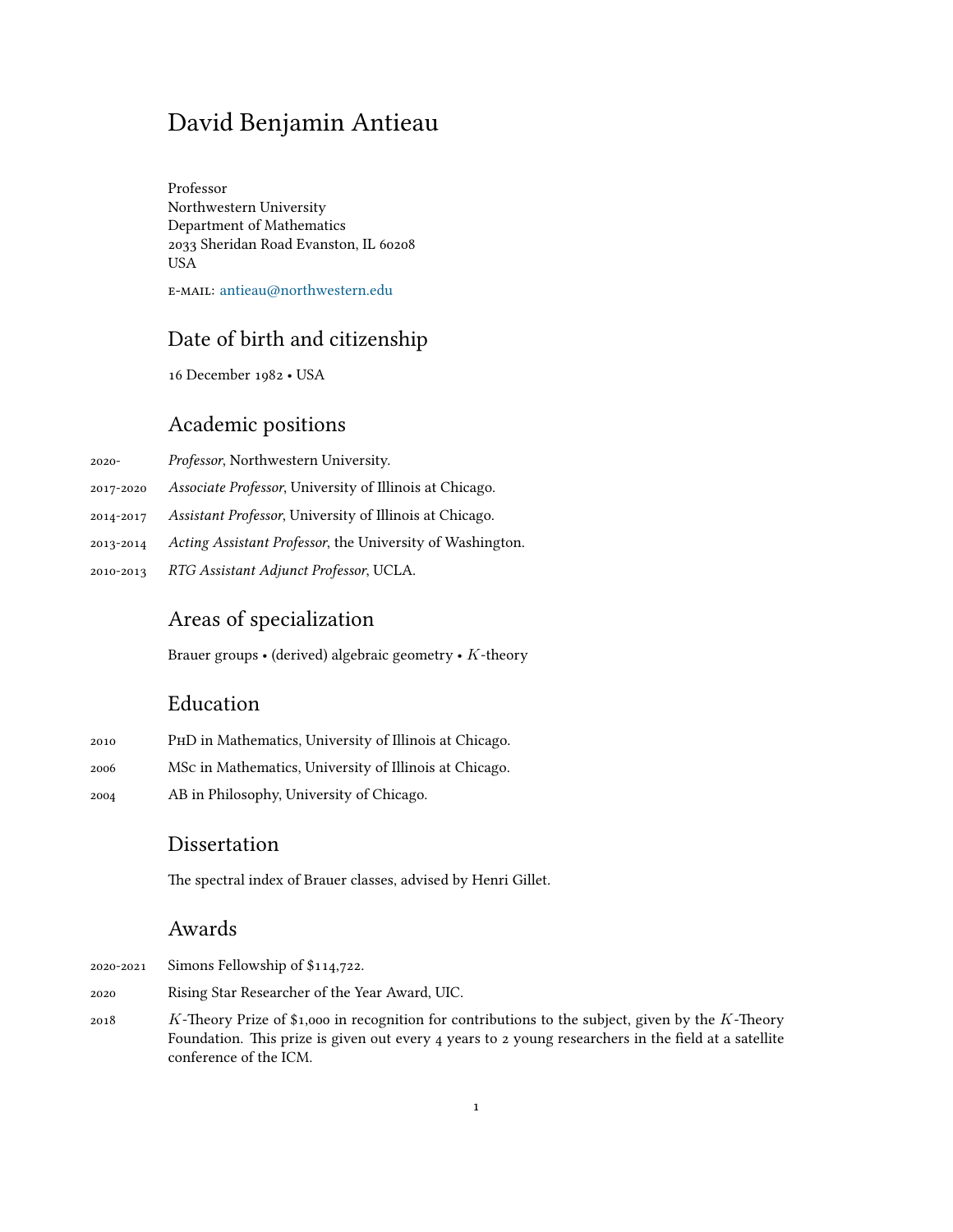### Research support

- 2021-2024 Co-PI of **pending** NSF FRG Award of \$514,378 for the project *FRG: Higher categorical structures in algebraic geometry*, joint with Andrei Caldărăru (Wisconsin), Max Lieblich (Washington), and Martin Olsson (California).
- 2020-2023 PI of NSF Grant of \$417,261 for the project *Cyclotomic spectra and p-divisible groups*.
- 2016-2021 PI of NSF CAREER Award DMS-1552766 of \$454,942 for the project *CAREER: Higher Brauer Groups and Topological Azumaya Algebras*.
- 2016 UIC Visitors' Fund Award of \$2,500 to support David Gepner's visit to UIC in April 2016.
- 2016 Co-PI of LAS Faculty Award of \$49,000 for the project *The Mathematical Computing Laboratory: an undergraduate research center*.
- 2015 UIC Visitors' Fund Award of \$5,000 to support speakers for the Midwest Topology Seminar at UIC in February, 2015.
- 2013-2016 PI of NSF Grant DMS-1307505 of \$101,279 for the project *Topological methods for Azumaya algebras*.
- 2014-2016 SQuaRE at the American Institute of Mathematics on the geometry of Azumaya algebras in dimension 3, three week-long small group workshops with Asher Auel, Colin Ingalls, Daniel Krashen, and Max Lieblich.
- 2013 AMS-Simons Travel Grant of \$4,000. Declined due to award of NSF grant.
- 2009 AMS Travel Grant Award of \$500 to attend the 2010 Joint Meetings.
- 2009 Midwest Topology Network Grant of \$1,000 to attend *Homotopy theory and applications* at University of Nebraska, Lincoln.

### Visiting positions

University of Chicago (virtually), Winter 2021.

MSRI, Berkeley, 22 January to 3 May 2019.

Hausdorff Institute of Mathematics, Bonn, 7-27 May 2017.

University of Copenhagen, 12-19 June 2016.

Hausdorf Institute of Mathematics, Bonn, 1-30 June 2015.

## Publications  $\mathcal O$  talks

Journal articles

B. Antieau and B. Williams, *The topological period-index conjecture*, to appear in Math. Res. Let.

B. Antieau and R. Datta, *Valuation rings are derived splinters*, Math. Z., published online 3 March 2021.

B. Antieau and E. Elmanto, *Descent for semiorthogonal decompositions*, Advances in Mathematics **380**, 26 March 2021.

B. Antieau, B. Bhatt, and A. Mathew, *Counterexamples to Hochschild–Kostant–Rosenberg in characteristic p*, to appear in Forum of Mathematics, Sigma.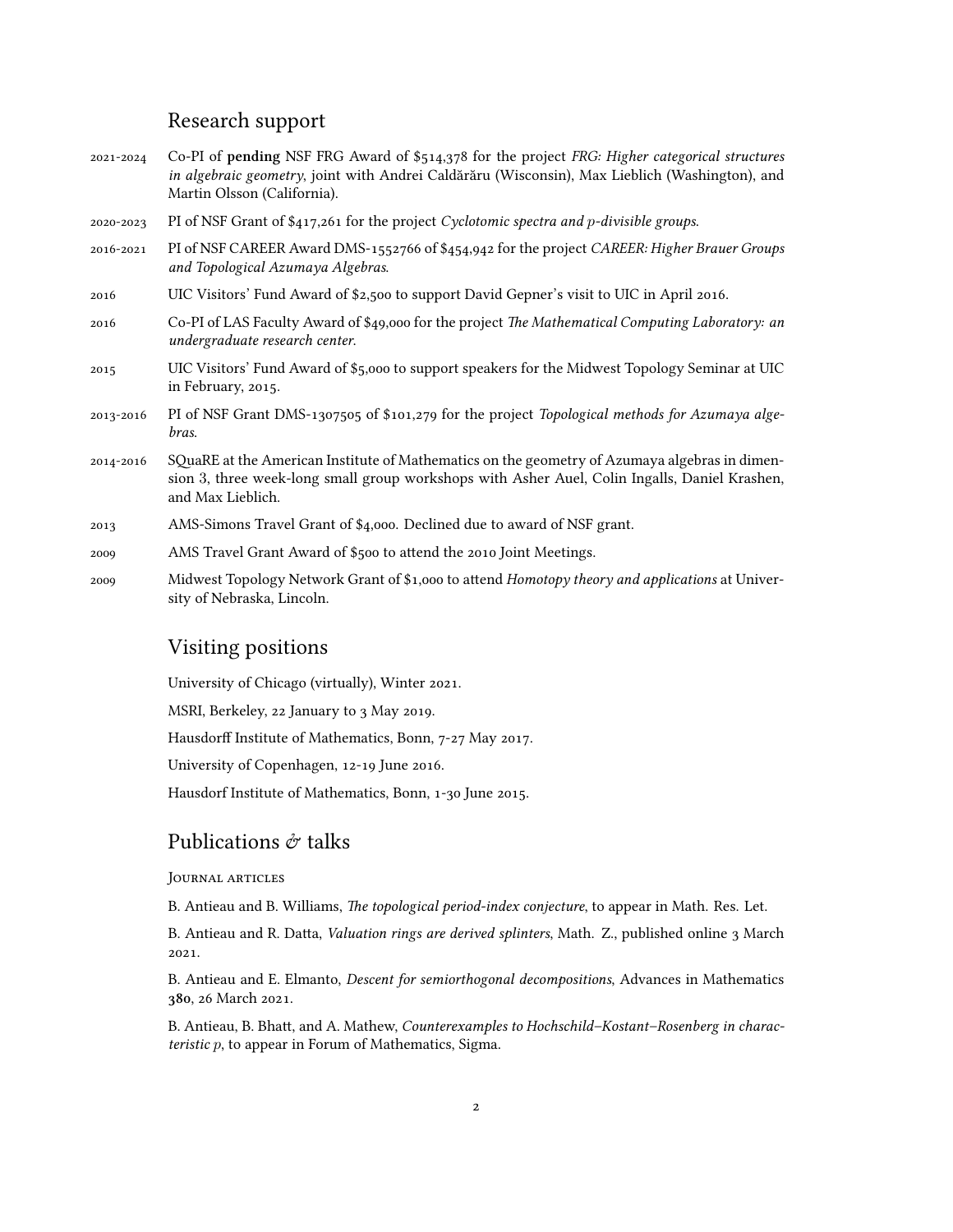N. Addington, B. Antieau, S. Frei, and K. Honigs, *Rational points and derived equivalence*, to appear in Compositio Math.

B. Antieau and T. Nikolaus, *Cartier modules and cyclotomic spectra*, J. Amer. Math. Soc. **34** (2021), no. 1, 1-78.

B. Antieau, *Periodic cyclic homology and derived de Rham cohomology*, Annals of K-theory **4** (2019), no. 3, 505–519.

B. Antieau, A. Mathew, and T. Nikolaus, *On the Blumberg–Mandell Künneth theorem for T P*, Selecta Mathematica **24** (2019), no. 5, 4555–4576.

B. Antieau and G. Vezzosi, *A remark on the Hochschild–Kostant–Rosenberg theorem in characteristic p*, to appear in Annali della Scuola Normale di Pisa.

B. Antieau and J. Heller, *Some remarks on topological K-theory of dg categories*, Proc. Amer. Math. Soc. **146** (2018), 4211–4219.

B. Antieau, A. Auel, C. Ingalls, D. Krashen, and M. Lieblich, *Period-index bounds for arithmetic threefolds*, Inventiones mathematicae **216** (2019), no. 2, 301–335.

B. Antieau, D. Gepner, and J. Heller, *K-theoretic obstructions to bounded t-structures*, Invententiones mathematicae **216** (2019), no. 1, 241–300.

B. Antieau and L. Meier, *The Brauer group of the moduli space of elliptic curves*, to appear in Algebra & Number Theory.

B. Antieau and E. Elmanto, *A primer for unstable motivic homotopy theory*, Surveys on Recent Developments in Algebraic Geometry, Proc. Sympos. Pure Math. **95** (2017), 305–370.

B. Antieau and B. Williams, *Prime decomposition for the index of a Brauer class*, Annali della Scuola Normale di Pisa, Classe di Scienze (5) **XVII** (2017), 277–285.

B. Antieau and G. Stevenson, *Derived categories of representations of small categories over commutative noetherian rings*, Pacific Journal of Mathematics **283** (2016), no. 1, 21–42.

B. Antieau, *On the integral Tate conjecture for finite fields and representation theory*, Algebraic Geometry **3** (2016), no. 2, 138–149.

B. Antieau, T. Barthel, and D. Gepner, *On localization sequences in the algebraic K-theory of ring spectra*, Journal of the European Mathematical Society **20** (2018), no. 2, 459–487.

B. Antieau and K. Chan, *Maximal orders in unramified central simple algebras*, Journal of Algebra **452** (2015), 94–105.

B. Antieau, D. Krashen, and M. Ward, *Derived categories of torsors for abelian schemes*, Advances in Mathematics **306** (2017), 1–23.

B. Antieau and B. Williams, *The prime divisors of the period and index of a Brauer class*, Journal of Pure and Applied Algebra **219** (2015), no. 6, 2218–2224.

B. Antieau and B. Williams, *Topology and purity for torsors*, Documenta Mathematica **20** (2015), 333–355.

B. Antieau, *Twisted derived equivalences for affine schemes*, Brauer groups and obstruction problems (Palo Alto, 2013), Progress in mathematics, vol. 320, Birkhauser Basel, 2017, 7–12.

B. Antieau, *A reconstruction theorem for abelian categories of twisted sheaves*, J. reine angew. Math. **2016** (2016), no. 712, 175–-188.

B. Antieau, *A local-global principle for the telescope conjecture*, Advances in Mathematics **254** (2014),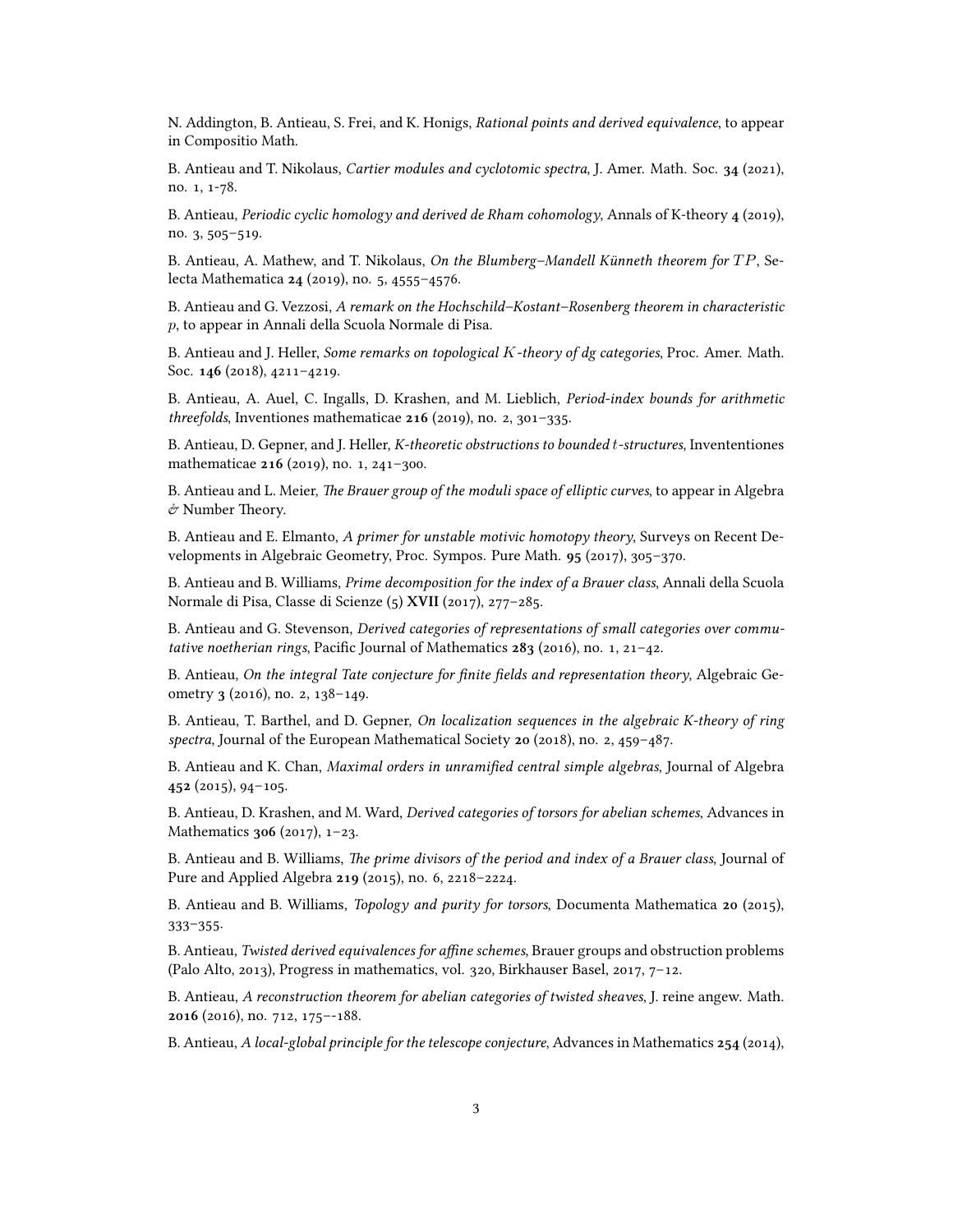280–299.

B. Antieau, *Étale twists in noncommutative algebraic geometry and the twisted Brauer space*, Journal of Noncommutative Geometry **11** (2017), no. 1, 161–192.

B. Antieau and D. Gepner, *Brauer groups and étale cohomology in derived algebraic geometry*, Geometry & Topology **18** (2014), no. 2, 1149–1244.

B. Antieau and B. Williams, *On the classification of oriented* 3*-plane bundles over a* 6*-complex*, Topology and its Applications **173** (2014), 91–93.

B. Antieau and B. Williams, *Unramified division algebras do not always contain Azumaya maximal orders*, Inventiones mathematicae **197** (2014), no. 1, 47–56.

B. Antieau and B. Williams, *The topological period-index problem over* 6*-complexes*, Journal of Topology **7** (2014), 617–640.

B. Antieau and B. Williams, *Serre-Godeaux varieties and the étale index*, Journal of K-theory **11**  $(2013)$ , no. 2,  $283-295$ .

B. Antieau, D. Gepner, and J. Gómez, *Actions of K*(*π, n*)*-spaces on K-theory and uniqueness of twisted K-theory*, Trans. Amer. Math. Soc. **366** (2014), no. 7, 3631–3648.

B. Antieau and B. Williams, *The period-index problem for twisted-topological K-theory*, Geometry  $\acute{\sigma}$ Topology **18** (2014), no. 2, 1115–1148.

B. Antieau, *On a theorem of Hazrat and Hoobler*, Proc. Amer. Math. Soc. **141** (2013) no. 8, 2609– 2613.

B. Antieau, A. Ovchinnikov, and D. Trushin, *Galois theory of difference equations with periodic parameters*, Communications in Algebra **42** (2014), no. 9, 3902–3943.

B. Antieau, *Cohomological obstruction theory for Brauer classes and the period-index problem*, Journal of K-theory **8** (2011), no. 3, 419–435.

B. Antieau, *Čech approximation to the Brown-Gersten spectral sequence*, Homology, Homotopy and Applications **13** (2011), no. 1, 319–348.

#### **PREPRINTS**

B. Antieau, A. Mathew, M. Morrow, and T. Nikolaus, *On the Beilinson fiber square*, arxiv:2003.12541.

B. Antieau and D. Bragg, *Derived invariants from topological Hochschild homology*, arxiv:1906.12267.

B. Antieau, *On the uniqueness of ∞-categorical enhancements of triangulated categories*, arxiv:1812.01526.

#### Lecture series

*Derived algebraic geometry*, Introductory workshop: derived algebraic geometry and birational geometry and moduli spaces, MSRI, 31 January to 8 February 2019.

*Derived algebraic geometry*, Derived algebraic geometry and chromatic homotopy theory, Newton Institute, 24-28 September 2018.

*Topological K-theory*, Second Chicago summer school in geometry and topology, University of Chicago, 25-29 July 2016.

*Computations and applications*, Introduction to unstable motivic homotopy theory, Universität Münster, Germany, 10-12 June 2016.

*Introduction to derived algebraic geometry*, Derived algebraic geometry with a focus on derived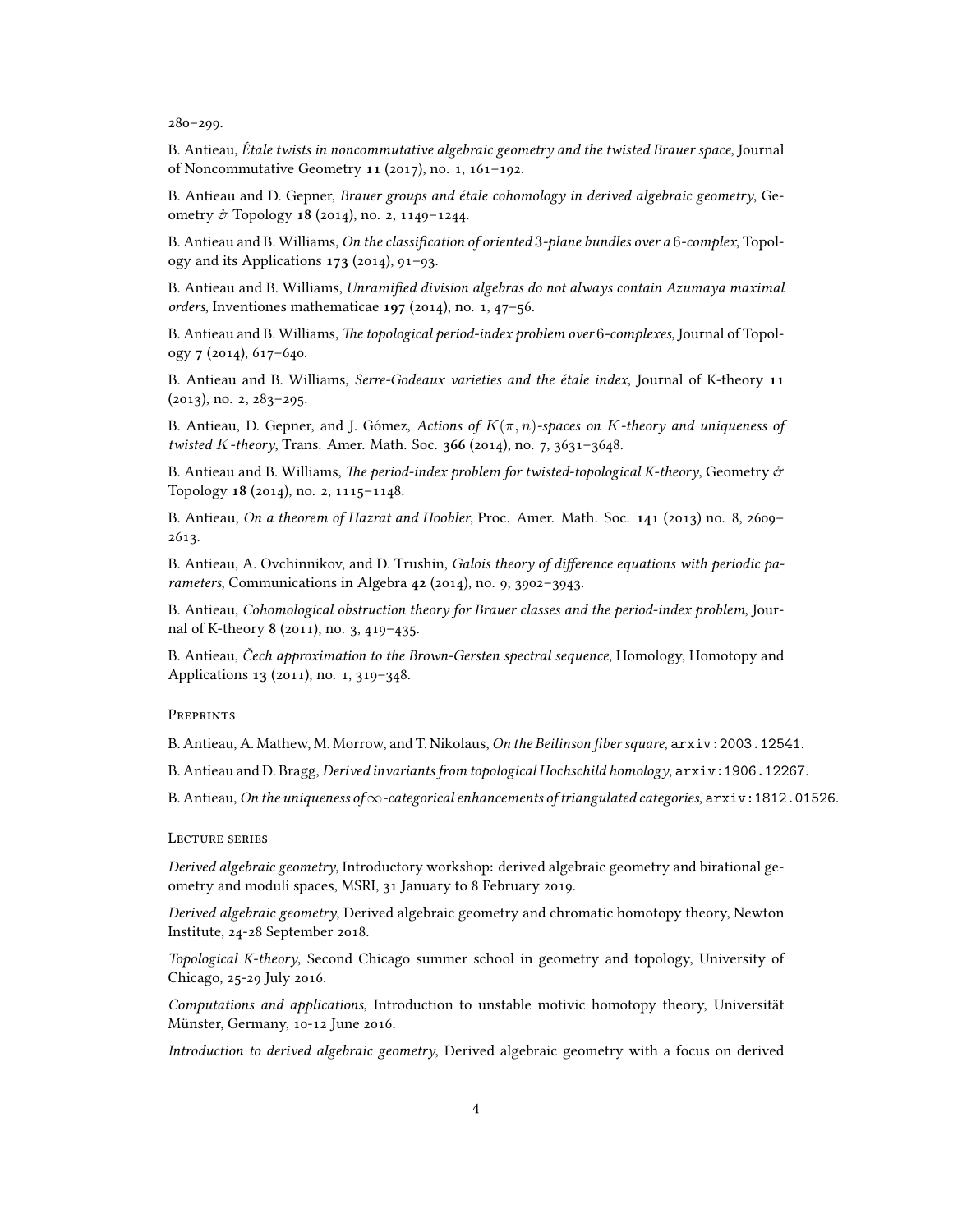symplectic techniques, University of Warwick, England, April 2015.

Conference talks and international seminars

*The Beilinson fiber square*,  $(\infty, n)$ -categories, factorization homology, and algebraic K-theory, 23-27 March 2020.

*On de Rham–Witt derived invariants*, Derived categories and geometry in positive characteristic, 30 June to 6 July 2019, Warsaw, Poland.

*Cartier modules and cyclotomic spectra*, CATS5, Lisbon, 26 September to 5 October 2018.

*Cartier modules and cyclotomic spectra*, Witt vectors, deformations, and absolute geometry, University of Vermont, 17 July 2018.

*Weibel's conjecture after Kerz*, Universität Münster, 26 June 2018.

*Cyclotomic spectra and Dieudonné modules II*, Equivariant homotopy theory and *K*-theory, Berlin, 22 June 2018.

*Dieudonné modules and cyclotomic spectra*, *∞*-categories, *∞*-operads, and their applications, CMO-BIRS, 10 May 2018.

*Cyclotomic spectra and crystals*, MPIM, 11 January 2018.

*Negative and homotopy K-theory of ring spectra and extensions of the theorem of the heart*, Recent trends in algebraic cycles, algebraic *K*-theory, and motives at the Mathematical Congress of the Americas, Montreal, 25 July 2017.

*Negative and homotopy K-theory of ring spectra and extensions of the theorem of the heart*, Triangulated Categories and Geometry - a conference in honour of Amnon Neeman, Universität Bielefeld, 16 May 2017.

*Negative and homotopy K-theory of ring spectra and extensions of the theorem of the heart*, Workshop: K-theory in algebraic geometry and number theory, Hausdorff Institute for Mathematics, 15 May 2017.

*Preface to the theory of higher Azumaya algebras*, Conference on invertible objects and duality in DAG and homotopy theory, Universität Regensburg, 4 April 2017.

*K-theory of t-categories*, London, 8 June 2016.

*The Brauer group of the moduli stack of elliptic curves*, King's College, London, 7 June 2016.

*Negative and homotopy K-theory of ring spectra and extensions of the theorem of the heart*, Universität Bonn, 10 May 2016.

*Prime decompositions in period-index problems via representation theory*, The use of linear algebraic groups in geometry and number theory, Banff International Research Station, September 2015.

*Dévissage, hearts, traces, and units in K-theory*, Workshop on homotopy theory, manifolds, and field theories, Max Planck Institute for Mathematics, June 2015.

*Derived categories of genus* 1 *curves*, ICM satellite conference on K-theory and related topics, Beijing, August 2014.

*Algebraic topology and algebraic torsors*, UBC, March 2014.

*Derived categories of genus* 1 *curves*, University of Zurich, March 2014.

*Derived categories of genus* 1 *curves*, Universität Bielefeld, March 2014.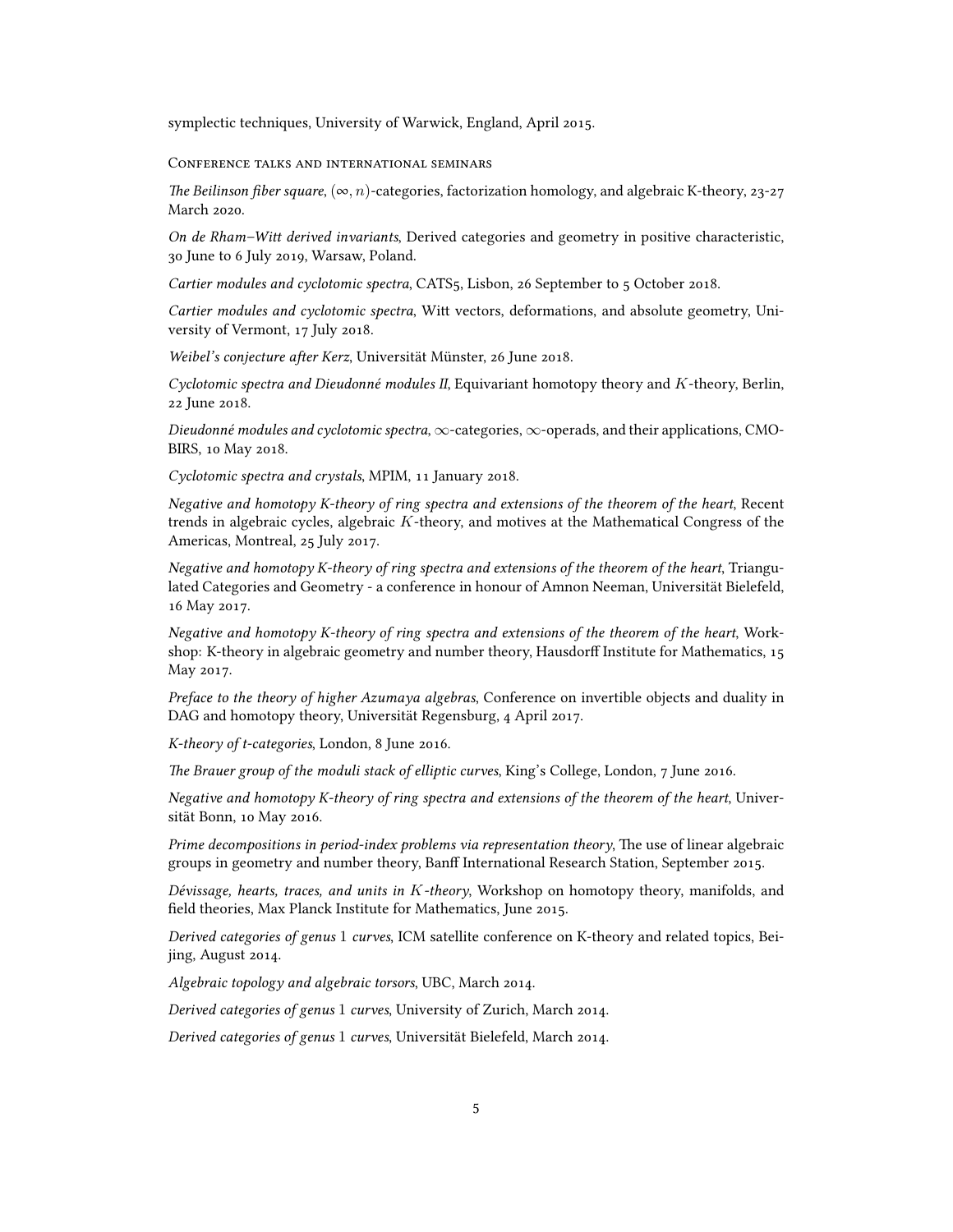*Brauer groups and étale cohomology in derived algebraic geometry*, Virginia Conference on Algebraic Topology, June 2012.

#### Workshop talks

*The Brauer group of the moduli stack of elliptic curves*, Madison moduli weekend, Zoom, 27 September 2020.

*The topological period-index problem*, The Scottish topology seminar, Zoom, 17 September 2020.

*Azumaya algebras in motivic homotopy theory*, Motives and what not, Zoom, 17 June 2020.

*Topological K-theory of dg categories*, Symplectic geometry and homotopy theory, UCLA, 12-14 December 2018.

*The Beilinson t-structure and T C*, Mini-conference on topological cyclic homology, Northwestern University, 3-4 November 2018.

*Cartier modules and cyclotomic spectra*, Midwest Topology Seminar, University of Kentucky, 8-9 September 2018.

*The topological period-index problem*, Southern California Algebraic Geometry Seminar, USC, 14 April 2018.

*Discrete approximations*, Graduate Research Opportunities for Women, Northwestern University, 15 October 2017.

*The Brauer group of the moduli stack of elliptic curves*, Spring 2017 JHU-UMD Algebra and Number Theory Day, Johns Hopkins University, 15 April 2017.

*Vector bundles and motivic homotopy theory*, 2015 Algebraic Geometry Summer Research Institute Bootcamp, July 2015.

*Localization sequences in K-theory and a question of Rognes*, Higher structures and cohomology theories, University of Pittsburgh, March 2015.

*Derived categories of elliptic fibrations*, Homological Methods in Algebraic Geometry, University of Wisconsin-Madison, April 2014.

*Thick subcategories of compact R-module spectra*, Cascade Topology Seminar, 2-3 November 2013.

*Topology and purity for torsors*, Bellingham Algebraic Geometry Seminar, 20 October 2013.

*Derived categories of principal homogeneous spaces of abelian varieties*, Southern California Algebraic Geometry Seminar, April 2013.

*Azumaya maximal orders do not always exist*, Special session "The Brauer Group in Algebra and Geometry" at the AMS Joint Meetings, January 2013.

*Topological perspectives on the period-index problem*, 10th Brauer Group Conference, 6-10 August 2012.

*The étale index of division algebras*, Special session "Homotopy theory and K-theory" at the AMS Western Section Meeting, 10 October 2010.

*Galois theory for difference equations with difference parameters*, Special session "Differential Galois theory and group representations" at the AMS Joint Meetings, 15 January 2010.

#### Colloquia

*The period-index conjecture* at Northwestern University, 23 January 2020.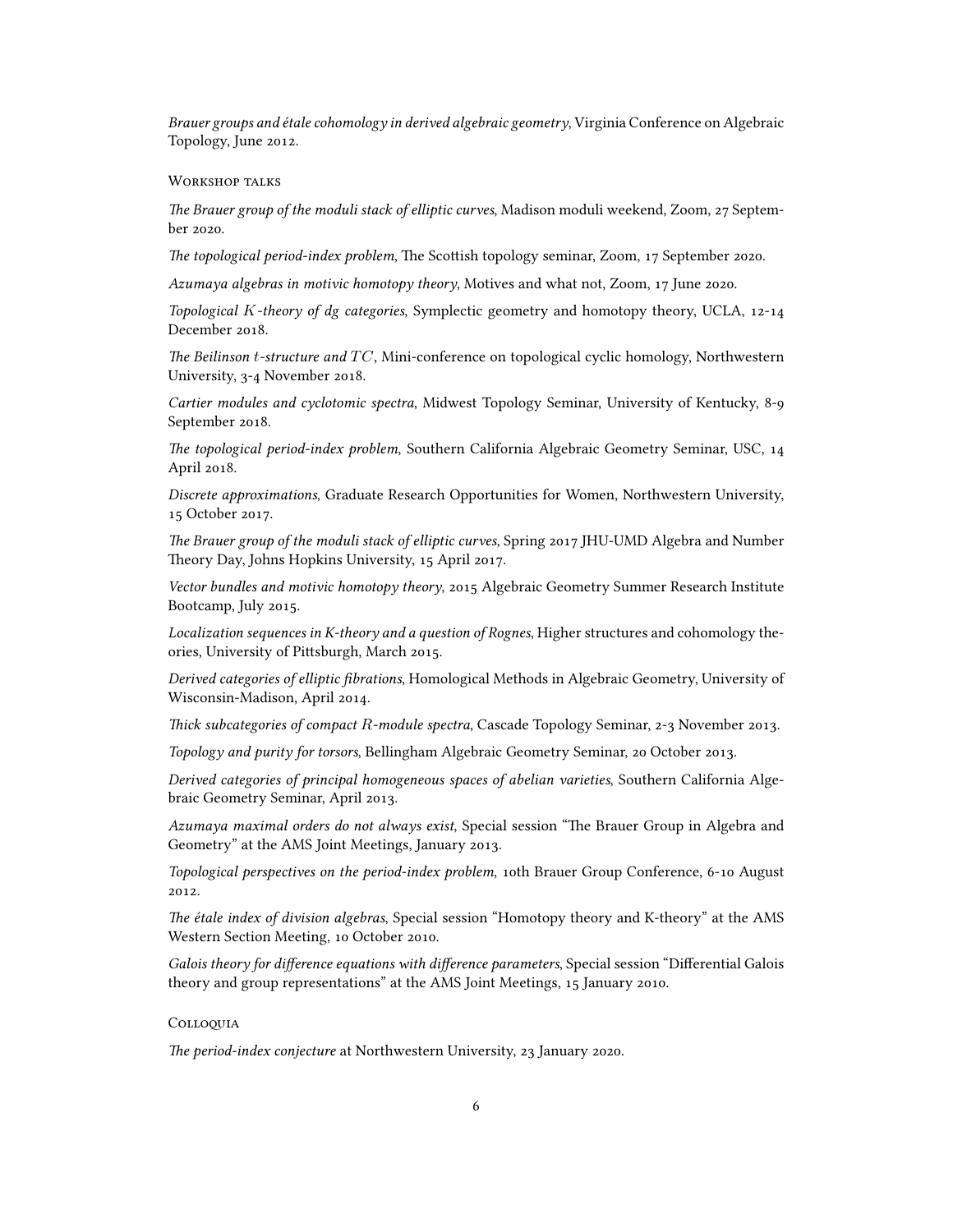*The period-index conjecture* at USC, 9 December 2019.

*The period-index conjecture* at Bonn, 28 January 2019.

*Division algebras, the period-index conjecture and topological methods* at University of Arizona, 2 March 2017.

Invited seminar talks

*Homological lifting, Gauss–Manin connections, and derived commutative rings* at Toulouse (online), 2 March 2021.

*Genus* 1 *curves in twisted projective spaces* at Dartmouth (online), 16 February 2021.

*Genus* 1 *curves in twisted projective spaces* at Stanford (online), 15 January 2021.

*Splitting division algebras with genus* 1 *curves* at CCR-La Jolla (online), 29 September 2020.

*Higher Brauer groups* at MIT (online), 4 August 2020.

*Derived invariants in characteristic p* at Pisa (online), 27 May 2020.

*The cyclotomic t-structure* at Northwestern University, 18 November 2019.

*Derived invariants in characteristic p* at UIUC, 5 November 2019.

*de Rham cohomology of classifying spaces and the period-index problem* at UBC, 3 April 2019.

*The topological period-index problem* at University of Oregon, 10 April 2018.

*The topological period-index conjecture* at Rice University, 13 February 2018.

*The Brauer group of the moduli stack of elliptic curves* at Northwestern University, 1 May 2017.

*The Brauer group of the moduli stack of elliptic curves* at University of Arizona, 1 March 2017.

*Negative and homotopy K-theory of ring spectra and extensions of the theorem of the heart* at MIT, 27 February 2017.

*The Brauer group of the moduli stack of elliptic curves* at Stony Brook, 7 February 2017.

*The Brauer group of the moduli stack of elliptic curves* at UIUC, 29 November 2016.

*The Brauer group of the moduli stack of elliptic curves* at Purdue University, 16 November 2016.

*The Brauer group of the moduli stack of elliptic curves* at the Courant Institute at New York University, 3 May 2016.

*The Brauer group of the moduli stack of elliptic curves* at Yale University, 3 March 2016.

*Topological obstructions for algebraic objects* at Northwestern University, 2 November 2015.

*Recent work on the integral Hodge conjecture* at University of Michigan, 7 October 2015.

*Derived categories of elliptic fibrations* at Northwestern University, 5 February 2015.

*Localization sequences in K-theory and a question of Rognes* at University of Chicago, 27 January 2015.

*Some problems on maximal orders in division algebras* at Columbia University, 5 September 2014.

*Division algebras and representations of complex Lie groups* at University of Illinois at Chicago, 20 February 2014.

*Division algebras and representations of complex Lie groups* at University of Illinois at Urbana-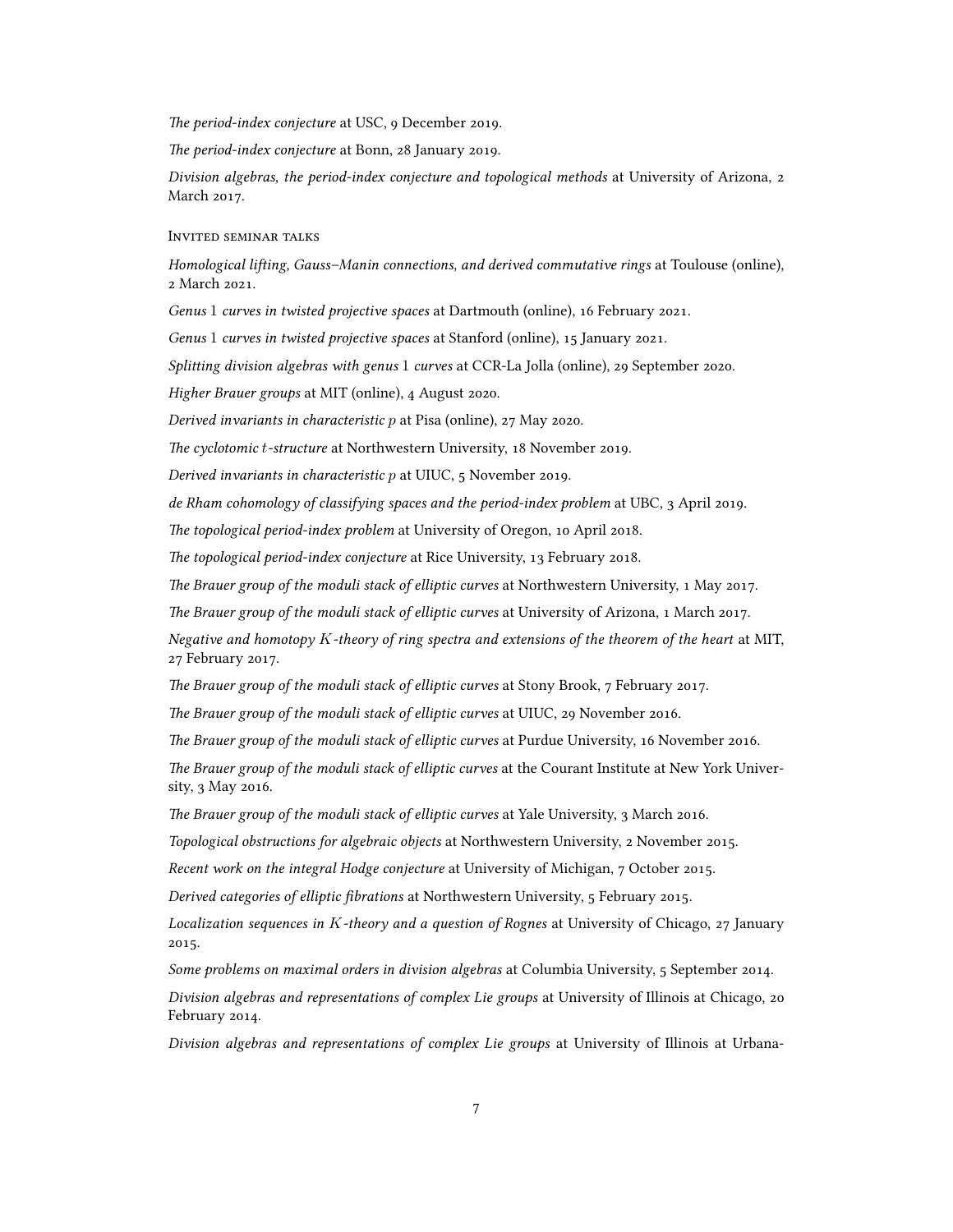Champaign, 21 January 2014.

*Division algebras and representations of complex Lie groups* at Indiana University, 15 January 2013.

*Division algebras and representations of complex Lie groups* at University of Virginia, 13 January 2013.

*Division algebras and representations of complex Lie groups* at University of South Carolina, 10 January 2014.

*Division algebras and representations of complex Lie groups* at University of Maryland, 15 November 2013.

*Twisted K-theory and division algebras* at University of Maryland, 15 November 2013.

*Derived algebraic geometry and derived categories of genus* 1 *curves* at University of Washington, 1 October 2013.

*Derived algebraic geometry and derived categories of genus* 1 *curves* at University of Nebraska, Lincoln, 12 September 2013.

*Topology and purity for torsors* at Purdue University, 5 September 2013.

*Brauer spaces of commutative ring spectra* at University of California-Riverside, 13 November 2012.

*Maximal orders in unramified division algebras* at Wayne State University, 4 September 2012.

*Maximal orders in unramified division algebras* at UIC, 29 August 2012.

*The period-index problem for topological spaces* at University of Nebraska, Lincoln, 7 November 2011.

*The period-index problem for topological spaces* at University of Washington, 4 October 2011.

*The étale index of division algebras* at Claremont, 16 November 2010.

*Cohomological obstructions for Brauer classes* at USC, 13 September 2010.

*Cohomological obstructions for Brauer classes* at UCLA, 20 January 2010.

*Galois theory for difference equations with difference parameters* at the Kolchin Seminar at CUNY, 30 October 2009.

## Conference organization

Co-organizer of a 3-week program on motivic homotopy theory, to take place in 2023 in Park City, Utah.

Co-organizer of "Chromatic homotopy theory and algebraic *K*-theory," to take place 23-28 May 2021 at BIRS–Oaxaca. (Canceled due to the SARS-CoV-2 pandemic.)

Co-organizer of the electronic Algebraic K-Theory Seminar, 2020.

Co-organizer of "Vitamin *K*1: Kerz–Strunk–Tamme," a workshop dedicated to the proof of Weibel's conjecture, 30 May to 1 June 2018, UIC.

Co-organizer of a summer school on "Trace methods in algebraic *K*-theory," 7-11 August 2017, Indiana University.

Co-organizer of a summer school on "Topological approaches to algebraic and arithmetic geometry," September 2016, University of Georgia.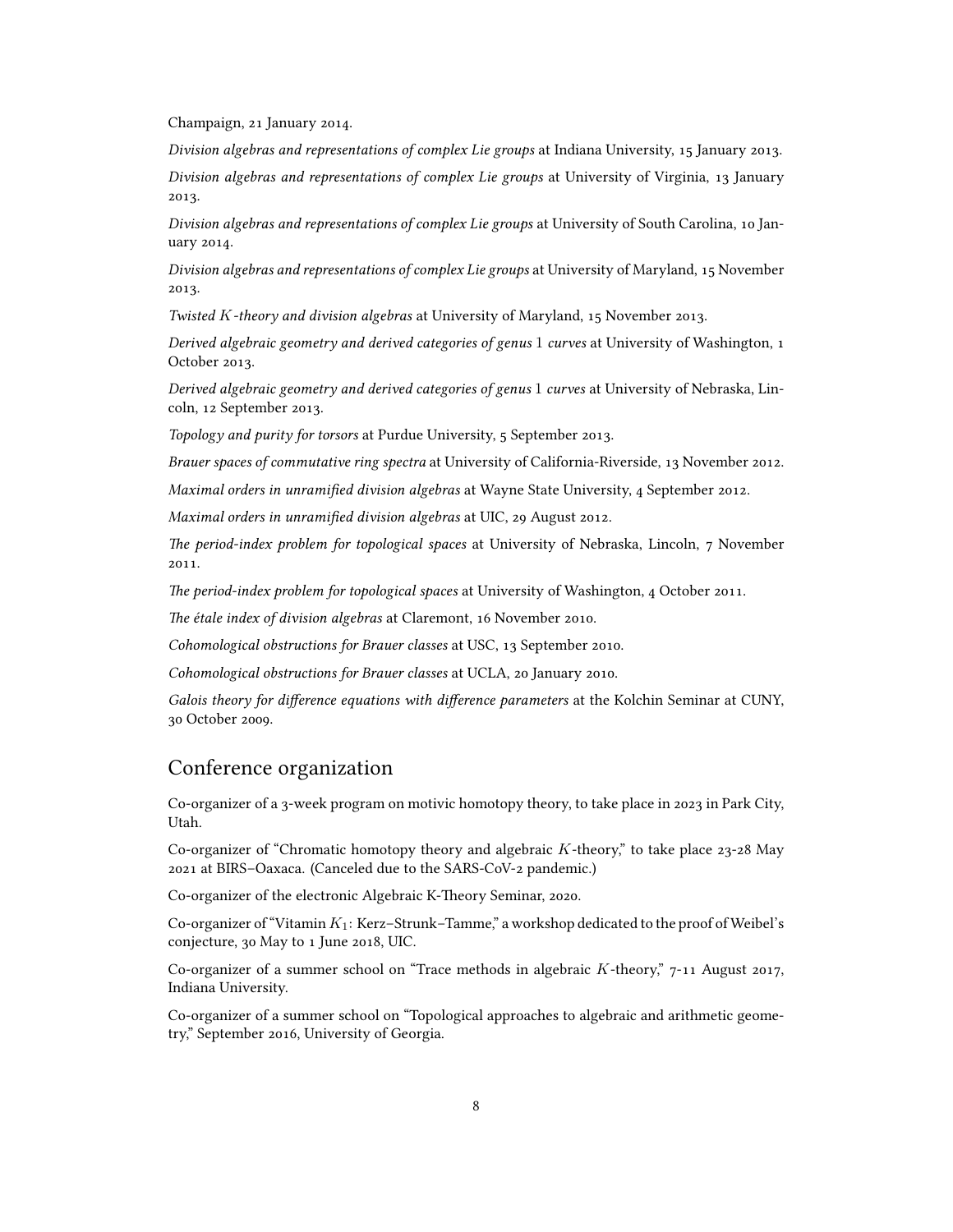Co-organizer of a summer school on algebraic topology, 25-29 July 2016, University of Chicago.

Co-organizer of a summer school on "Unstable motivic homotopy theory," 10-12 June 2016 in Münster, Germany.

Co-organizer of the Midwest Topology Seminar on 28 February 2015 at UIC.

Co-organizer of a special session entitled "Brauer groups and Galois cohomology" at the AMS Southeastern Spring Section Meeting of the AMS in Knoxville, TN in March 2014.

### Service to the profession

Tenure reviews (1 for associate professor).

Reviewer for grants at the NSF (one panel), NSA (one proposal), Simons Foundation (one panel), and ERC (one proposal).

Mentor for the 2019 European Talbot Workshop on Algebraic K-Theory, Rheinböllen, Germany, July 2019.

Assistant for the 2019 Arizona Winter School.

Mentor for the Bootcamp for the 2015 Algebraic Geometry Summer Research Institute, University of Utah, July 2015.

Referee (37 papers), including for Publ. Math. IHES, Inventiones, Advances in Mathematics, Algebra & Number Theory, Annales scientifiques de l'ENS, Forum of Mathematics: Sigma, JAG, PNAS, JAMS, Journal of Topology, and Bulletin of the LMS.

Quick reporter (42 papers).

Reader (2 books), for Cambridge University Press.

Outside examiner for Elden Elmanto's PhD defense.

Reviewer for MathSciNet (10 reviews).

Contributor to the open-source math software system SAGE (4 refereed patches).

## Advising

Xing Gu, PhD 2017 UIC, co-advised with Brooke Shipley. Currently a postdoc at the Max Planck Institute in Bonn.

Tasos Moulinos, PhD 2018 UIC, co-advised with Brooke Shipley. Currently a postdoc in Toulouse.

Jānis Lazovskis, PhD 2019 UIC. Currently a postdoc in Aberdeen.

Victor Jatoba, PhD 2020 UIC.

Harry Smith, PhD 2020 UIC.

Joel Stapleton, PhD expected 2021 UIC.

Micah Darrell, PhD expected 2022 Northwestern.

Qualifying exam chair for Carlos Cortez (2020) and Adam Holeman (2021) at Northwestern.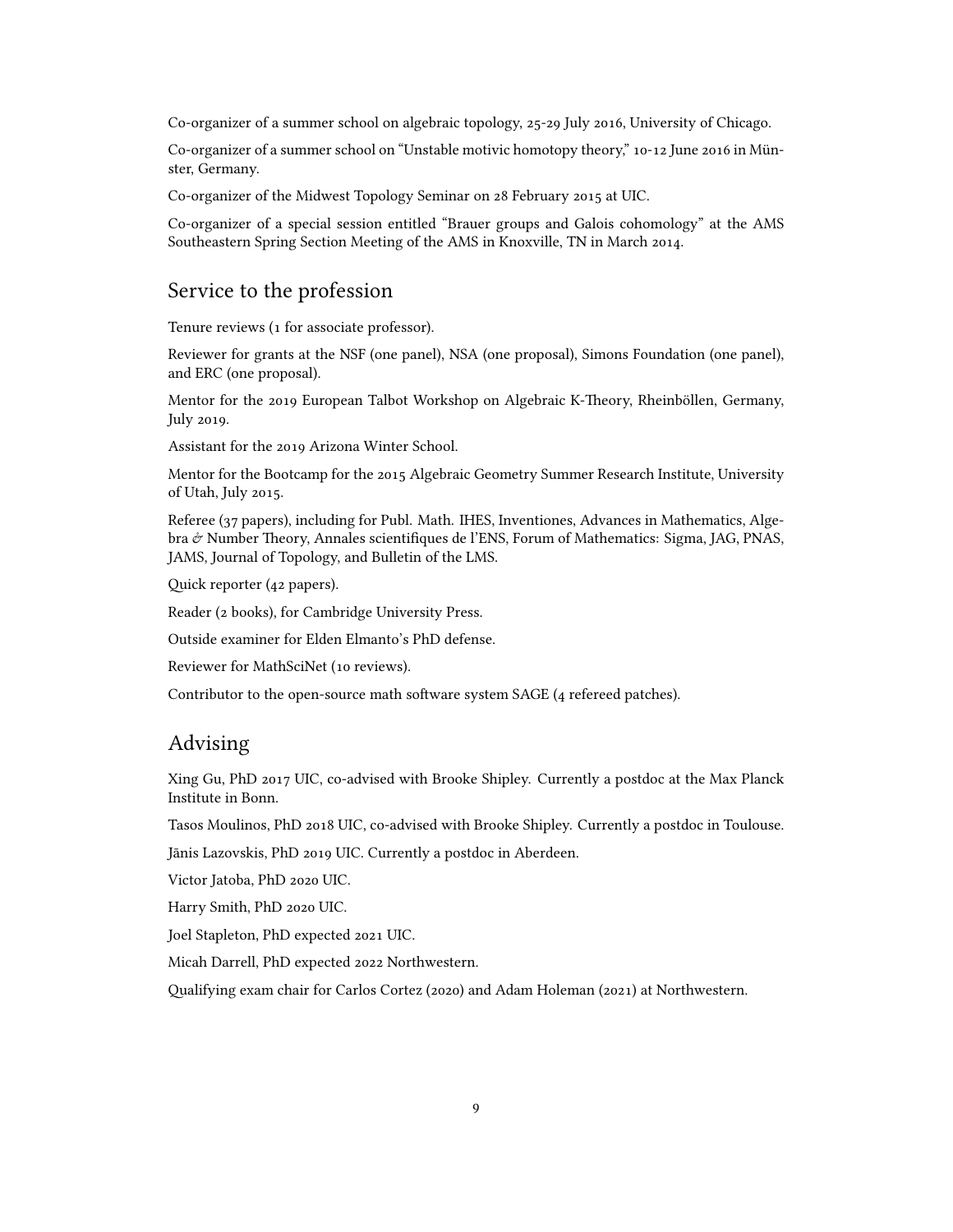## Service to the department (Northwestern)

Served on the undergraduate studies committee, Fall 2020.

## Service to the department (UIC)

Co-founder and first director of the Mathematical Computing Laboratory at UIC, 2015-2020. A write-up of the work of the MCL and of other labs around the country was included in the October 2018 issue of the Notices of the AMS in an article entitled *Geometry Labs United: an invitation*.

Organizer of the Algebraic *K*-Theory Seminar (previously the Homotopy Theory Seminar), 2014- 2020.

Mentor for many independent studies. Served on tenure-track hiring committee, 2017-18 and 2019-20. Served on the salary committee, 2016-17. Served on the postdoc hiring committee, 2014-2017 and 2018-2019. Served on the graduate admissions committee, 2014-2017.

Served on the graduate studies committee, 2014-2017.

## Teaching Awards

2018 Honoring Our Professors' Excellence (HOPE) Award, UIC.

## Teaching

- 2020 Northwestern Math 521-1, Derived algebraic geometry.
- 2020 Northwestern Math 220-2, Calculus II.
- 2020 UIC Math 548, Algebraic topology II.
- 2020 UIC Math 445, Introduction to topology.
- 2019 UIC Math 547, Algebraic topology I.
- 2018 UIC Math 568, Topics in algebraic topology: algebraic *K*-theory and noncommutative motives.
- 2018 UIC Math 300, Writing for mathematics.
- 2018 UIC Math 547, Algebraic topology I.
- 2018 UIC Math 548, Algebraic topology II.
- 2017 UIC Math 300, Writing for mathematics.
- 2017 UIC Math 215, Introduction to advanced mathematics.
- 2016 UIC Math 215, Introduction to advanced mathematics.
- 2016 UIC Math 568, Topics in algebraic topology: rational homotopy theory.
- 2015 UIC Math 215, Introduction to advanced mathematics.
- 2015 UIC Math 548, Algebraic topology 2, spring semester.